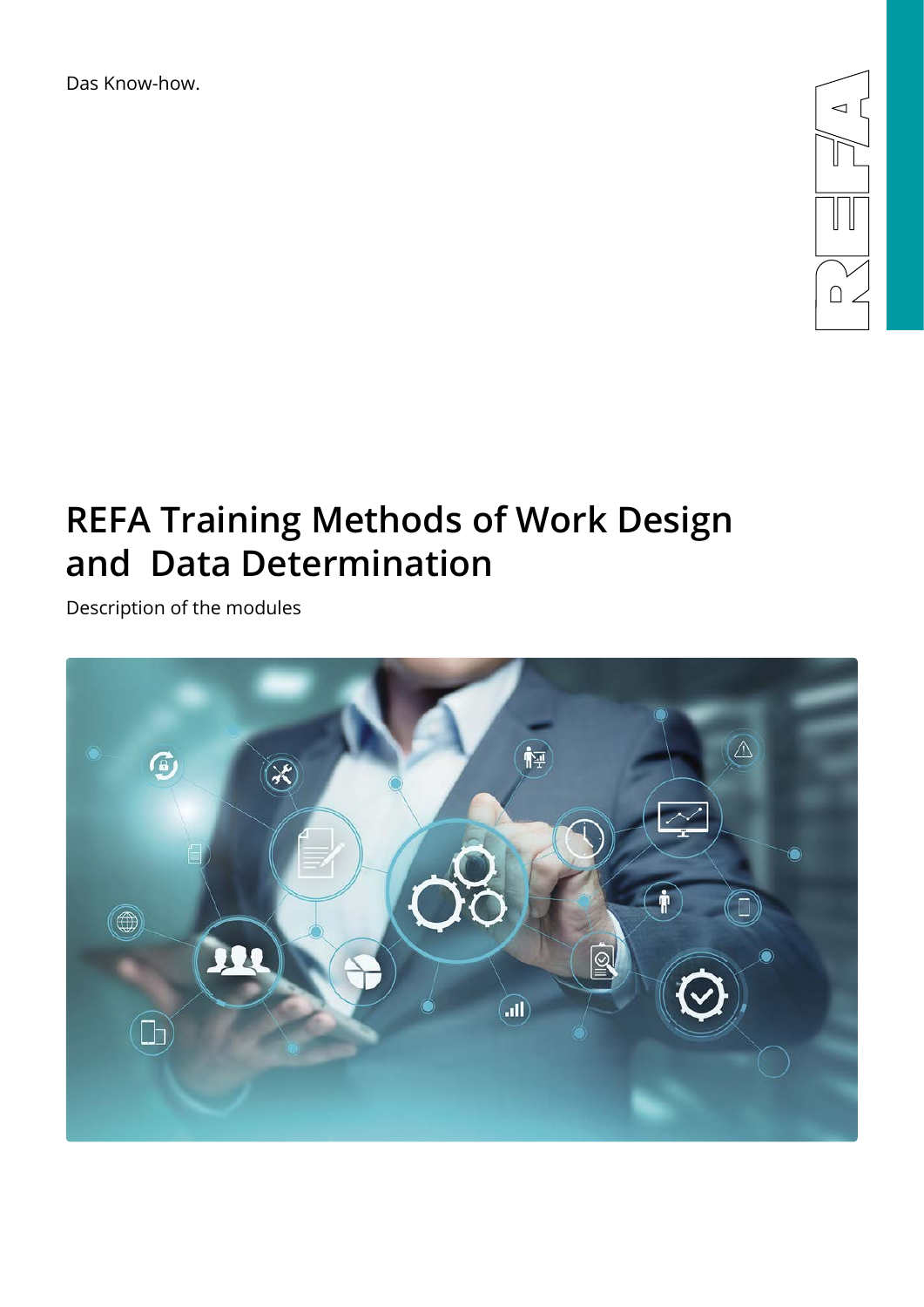## Methods of Work Design and Data Determination

Your know-how basis in Industrial Engineering

**The efficiency and the success of a company are decisively determined by the design of processes and work places. This requires the professional determination and application of process data. The seminar Methods of Work Design and Data Determination deals with the following key themes and corresponding tools.** 

#### **YOUR TOPIC – TARGET GROUPS**

- qualified skilled and executive staff, specialists and managers
- master craftsmen and industrial foremen
- technicians
- work councils
- staff from assembly, production planning and control as well as CIP team leaders and –moderators.

### **YOUR BENEFIT – COMPETENCE**

In probably every branch of economic activity the term "process" – understood as operational sequence or procedure – belongs to those keywords which are always linked to challenges. The seminar Methods of Work Design and Data Determination provides you with the necessary knowledge

- how and with which tools processes can be analysed and based on the results of these analyses
- how you can professionally design even comprehensive processes.

Processes are generally very complex and it takes numerous process data in order to develop and to permanently optimise them. The seminar Methods of Work Design and Data Determination provides you with the necessary practical support and tools:

- $\blacksquare$  to characterise and to determine the manifold data
- to apply the data within the scope of process developments and –optimisations in a targeted and tailor-made manner.
- Special emphasis is placed on getting-to-know selected tools and in particular their use in practical day-to-day application.

#### **DURATION**

The course consist of 80 seminar lessons (10 days full-time).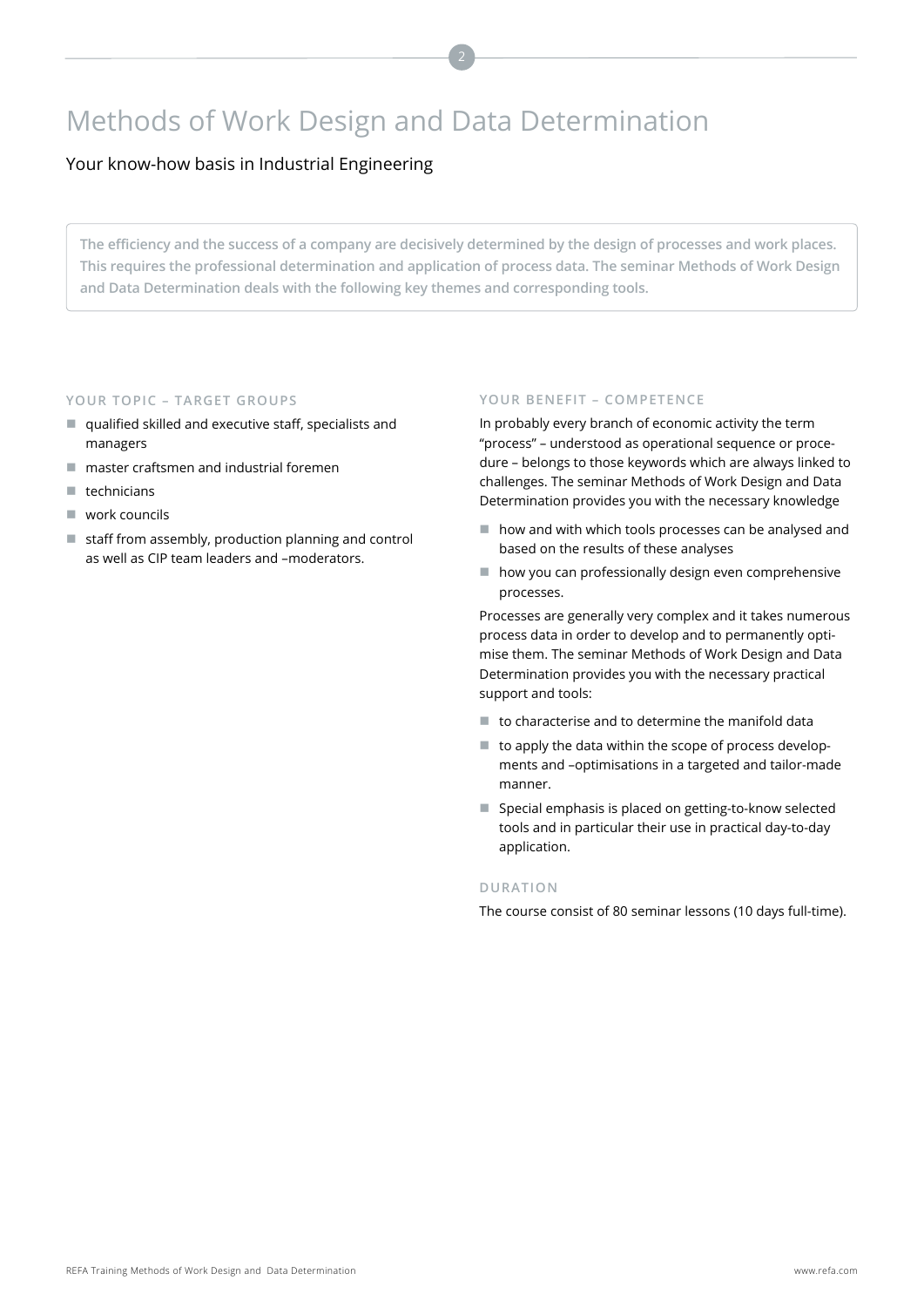

| n <sup>0</sup> | Module name                                             | Lessons<br>$(1$ lesson = 45 minutes) |
|----------------|---------------------------------------------------------|--------------------------------------|
| $\overline{1}$ | REFA Work System – Performance Unit and Process Element | $\overline{4}$                       |
| 2              | Principles of Work Design                               | 8                                    |
| $\overline{3}$ | Task and Process - Structuring and Design               | 3                                    |
| 4              | Work Data Management – Process and Time Types           | 16                                   |
| 5              | Performance Rating                                      | $\overline{4}$                       |
| 6              | REFA Time Study - Execution and Evaluation              | 18                                   |
| 7              | Setup Time – Determination and Optimization             | 3                                    |
| 8              | Determination of Standard Data Elements                 | 6                                    |
| 9              | Contingency Allowance Determination                     | $\overline{4}$                       |
| 10             | <b>Activity Sampling</b>                                | 6                                    |
| 11             | Utilization of Work Data for Cost Calculation           | 8                                    |
|                | <b>Total lessons</b>                                    | 80                                   |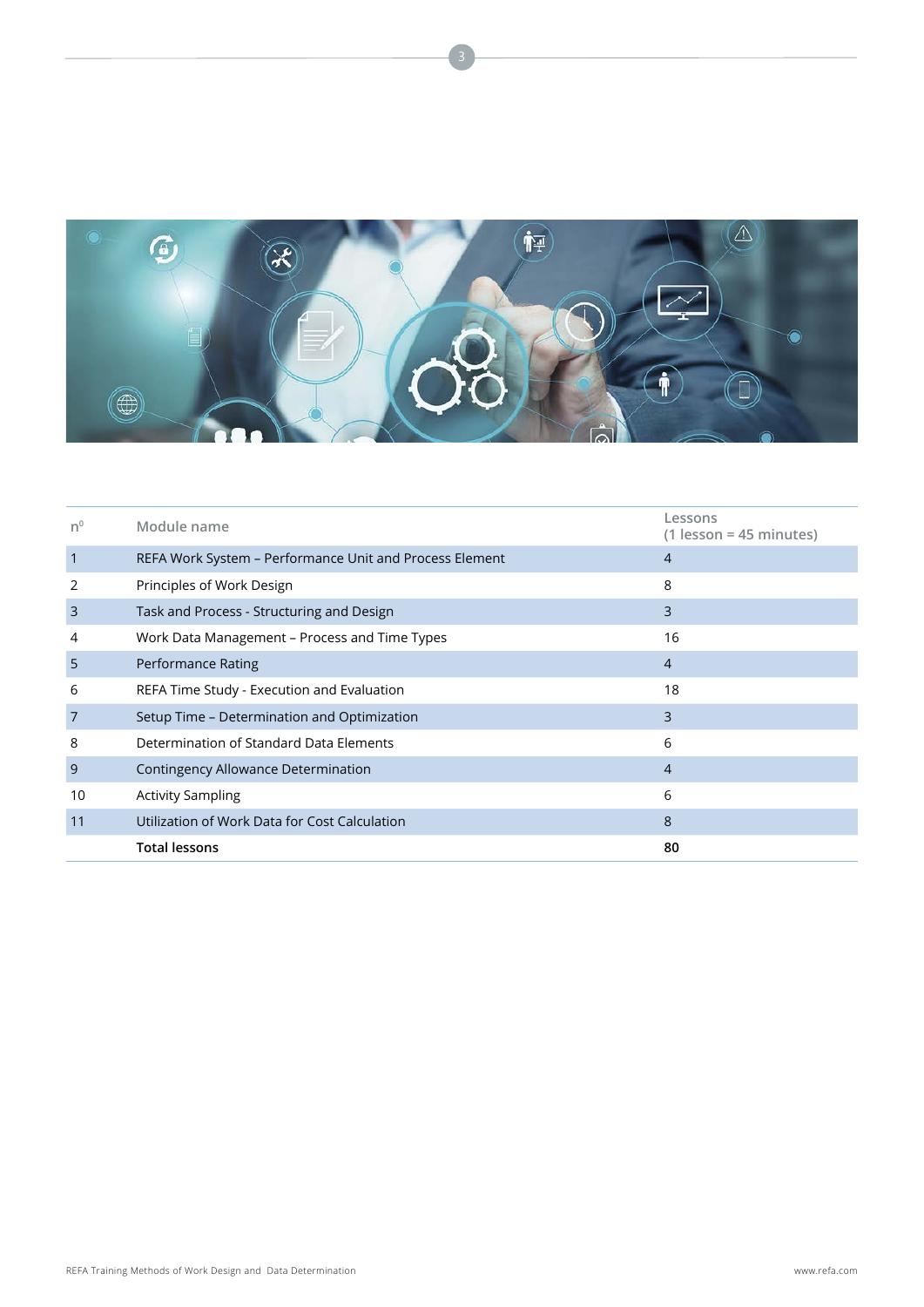## Module 1: REFA Work System – Performance Unit and Process Element



#### **BENEFIT**

- You will be familiar with the functions and classification of work systems as elements of organizations and processes as well as the description and documentation of work systems, that can be utilized for work system design and work data determination.
- You will be able to analyze work systems by using the REFA Work System Documentation.

#### **LEARNING GOALS**

After completing this module you will be able to:

- $\blacksquare$  explain function and classification of work systems (Understanding of theory and facts)
- $\blacksquare$  explain types and layouts of work systems
- $e$  explain the importance and application of the REFA Work System
- allocate work systems systematically

- $\blacksquare$  Terms and correlations
- Work system as model and performance unit
- Work system factors and types
- Description and documentation of work system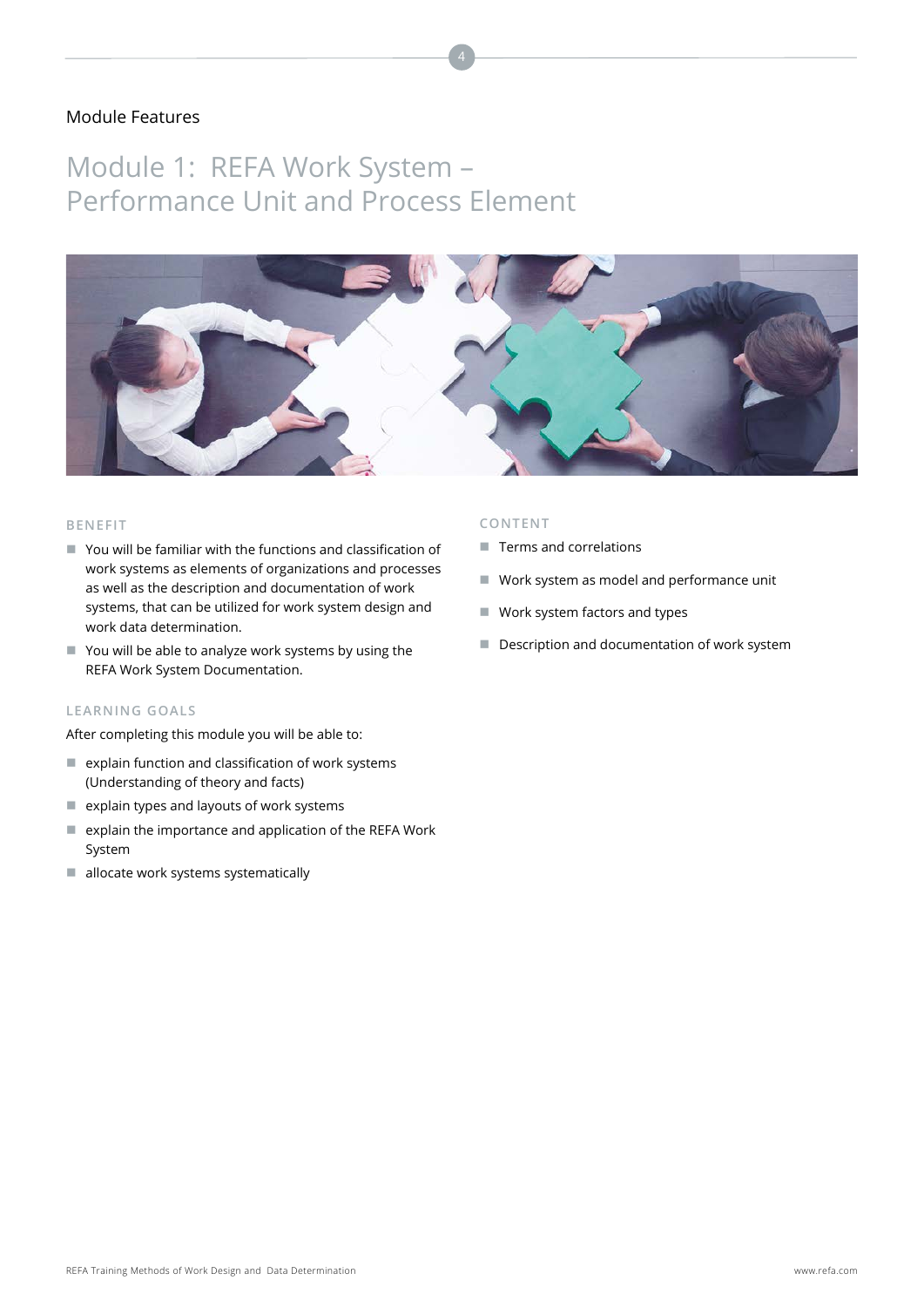## Module 2: Principles of Work Design



#### **BENEFIT**

- You will gain an understanding regarding the importance of work and its effective design as well as the human performance capacity and its utilization.
- You will learn about the effects of work loads and measures that influence these loads, as well as standards, limits and data that can be used for work design. You will also learn about the importance of influencing factors, including relevant dimensions that effect work areas and points of operation. You will also learn how to use these factors in order to improve work situations and conditions.
- You will understand the Principles of Work Design and how they can be applied in practice.

#### **LEARNING GOALS**

After completing this module you will be able to:

- $\blacksquare$  explain the necessity and concerns of work design
- $\blacksquare$  explain the requirements, targets and influencing factors of work design using examples
- $\blacksquare$  illustrate the economical and social implications of a badly designed work situation
- recognize and assess the significance of necessary measures to improve the work situation
- utilize work design data problem oriented

- **Human Performance within the work system**
- − Humane work design
- − human performance capacity
- Work load and work strain
- Influencing and improving work load
- limits and scientifically validated findings
- − order, cleanliness and occupational safety
- − environmental influences
- − work area and motion range
- Determination of work load methods, examples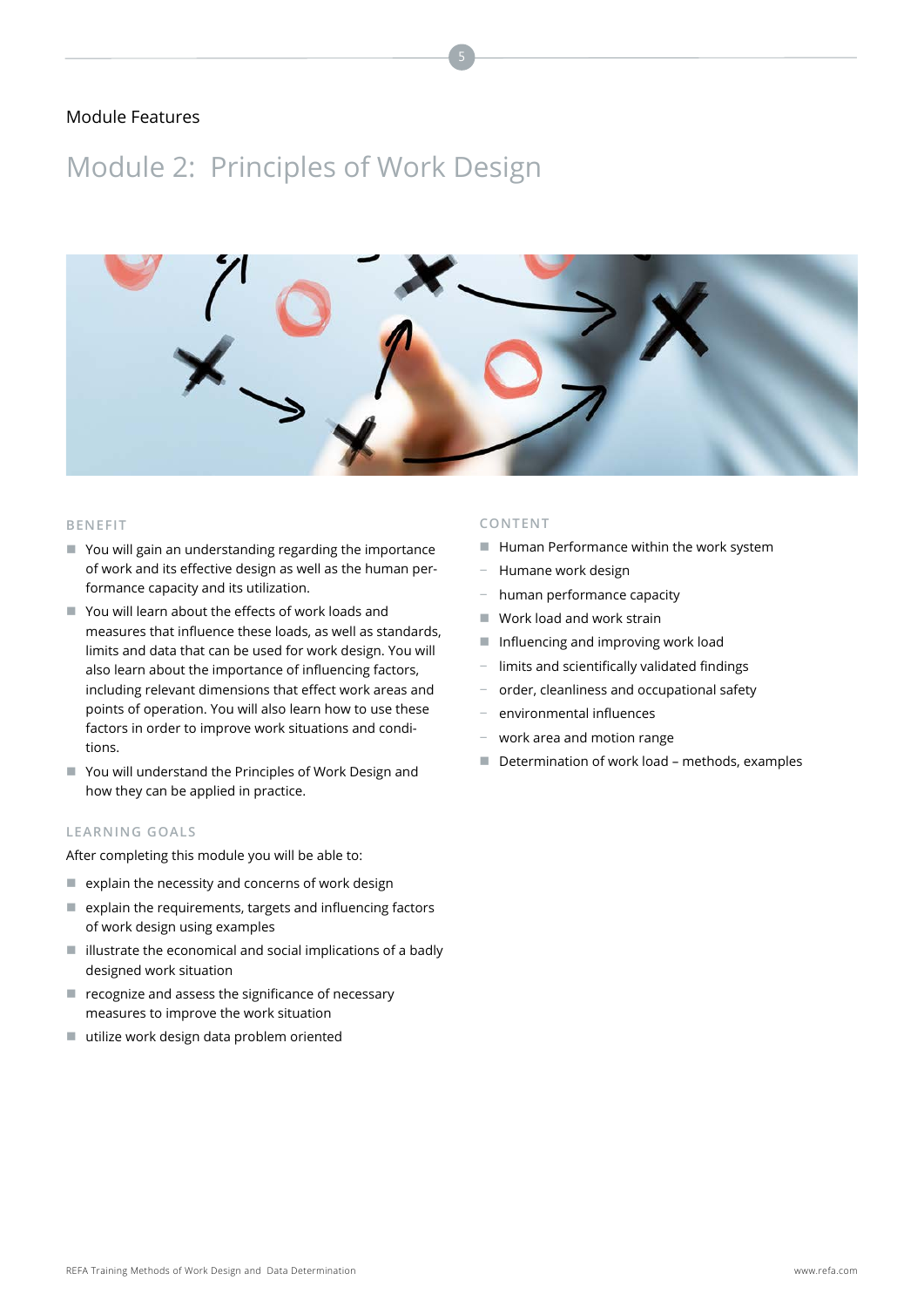## Module 3: Task and Process – Structuring and Design



#### **BENEFIT**

■ You will learn the principles of the REFA Task Description and use it to structure and design tasks and it into context. You will apply methods for the systematic structuring of work processes, utilize the REFA Standard Program Task Design and Process Analysis to optimize tasks and processes.

### **LEARNING GOALS**

After completing this module you will be able to:

- structure, analyze, describe and document tasks
- optimize and design tasks
- come up with different process structures
- systematically analyze and optimize processes

- Introduction, problem statement terms
- $\blacksquare$  task structure, design using an example
- task structuring and analysis using Taxonomy levels ranks and delimits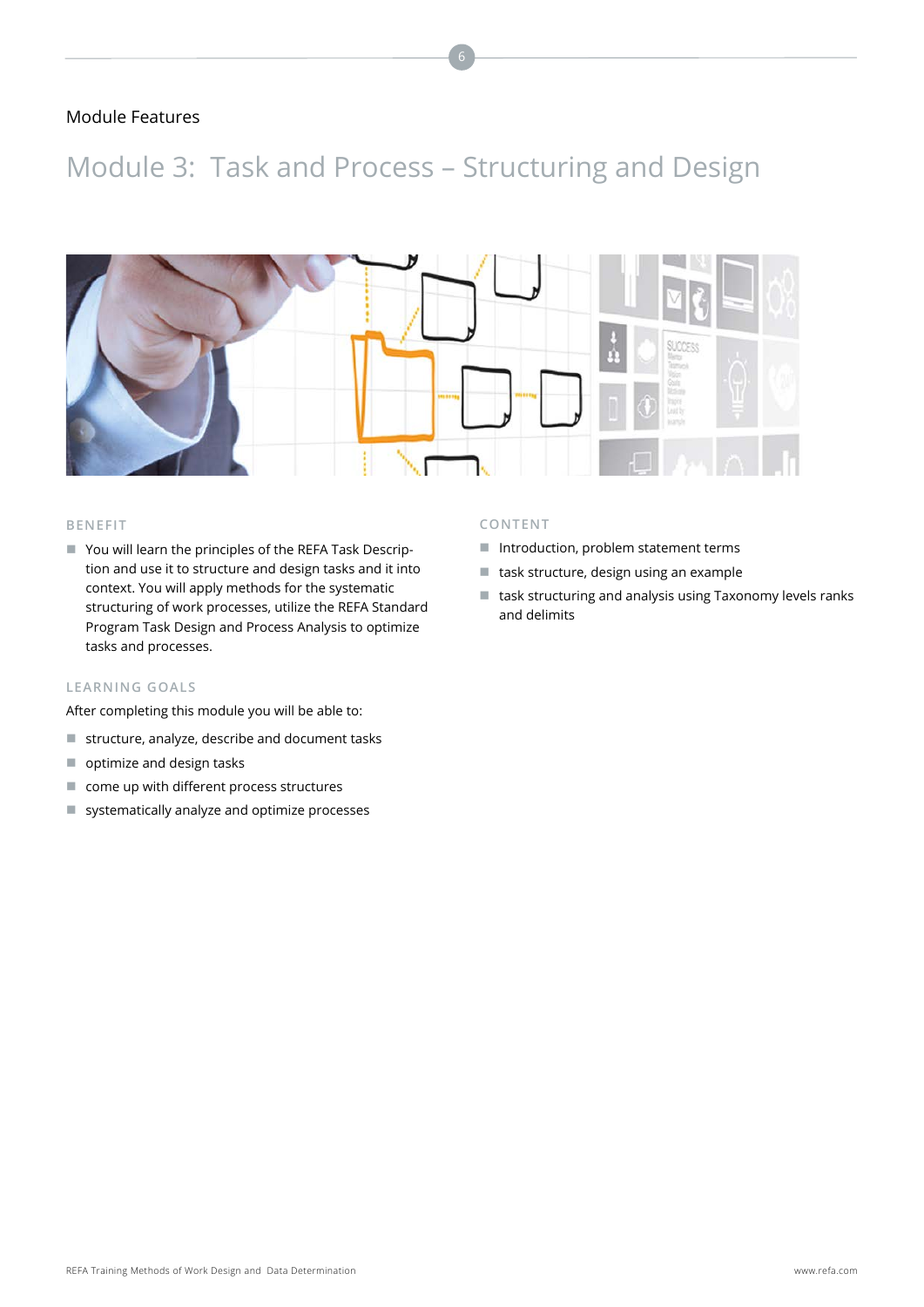## Module 4: Work Data Management – Process and Time Types



#### **BENEFIT**

- You will be able to utilize the REFA process and time types as a tool to clearly define a process based on work system, human resources, work objects and information data.
- You will be able to distinguish between value-adding, non-value adding, influenceable and non-influenceable process steps and know their category.
- You recognize opportunities for process improvement through work design and master the basics of work data acquisition.

#### **LEARNING GOALS**

After completing this module you will be able to:

- clearly distinguishing Actual and Target Time and apply methods for their determination
- distinguish the REFA Process and Time Types and know their application
- $\blacksquare$  clearly determine, systematical structure and evaluate the interaction of operators, equipment, work objects, and information data within the work system
- $\blacksquare$  create suitable performance indicators for the evaluation and assessment of work processes

- REFA-Process Types
- − Terms, Correlation
- − Differentiate between work systems, operators, equipment, work pieces, information (flow)
- Procedure for determining and applying the process types
- REFA Time Types
- − Terms, Correlations, Delimitation
- − Process Time TP, Work System Lead Time TDS, Order time, other Time Types
- − Time data collection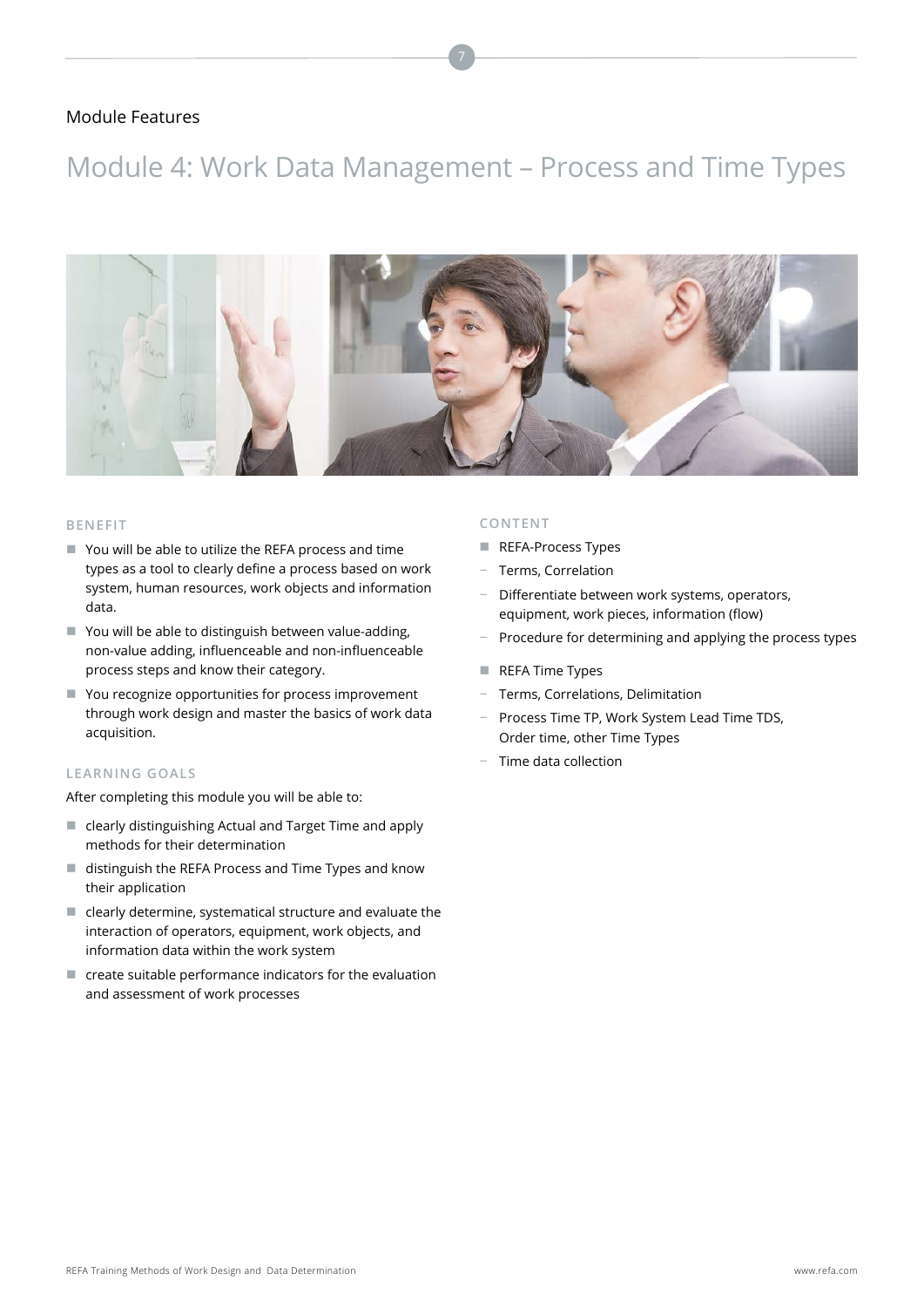## Module 5: Performance Rating



#### **BENEFIT**

During the execution of a time study varying performance levels over the course of the study or between different operators must be taken into consideration. Therefore a performance rate must be attached to the measured actual time.

### **LEARNING GOALS**

After completing this module you will be able to:

- understand the importance of the performance rating
- ustify the need for a reference performance and based on that explain REFA Standard Performance
- **P** present intensity and effectiveness in the context of motion sequences explain their interdependency and identify the associated performance rate
- $\blacksquare$  indicate the limits of performance rating
- $\blacksquare$  explain the practical approach in assessing the performance rate according to the REFA Standard Program
- perform a performance rating

- **Importance of Performance Rate**
- **Performance Rating**
- RFA Standard Performance
- **Exaluation of Motion Sequences**
- **Performance Rating Requirement**
- **Performance Rating Evaluation Approach**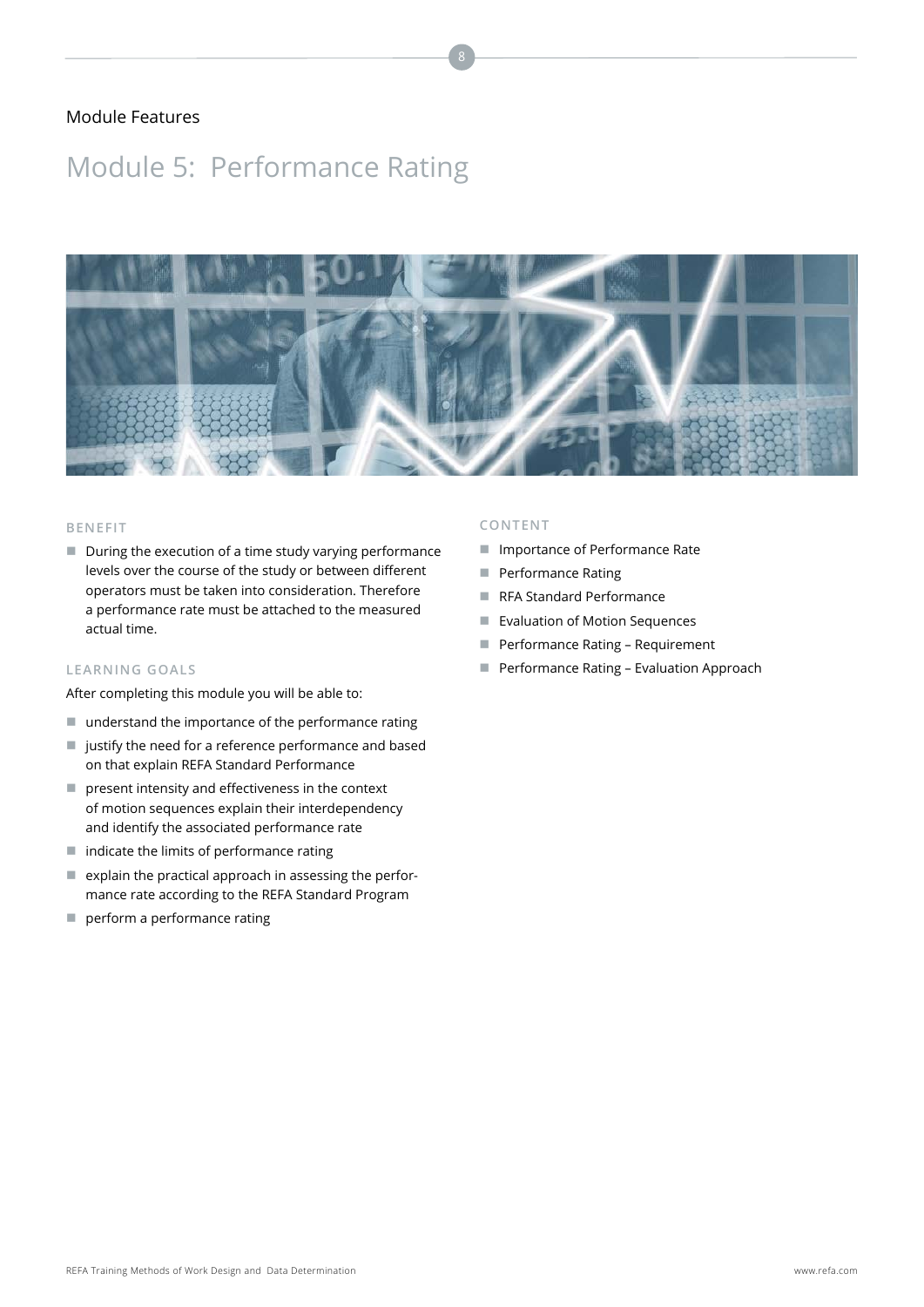## Module 6: REFA Time Study – Execution and Evaluation



#### **BENEFIT**

- You are familiar with legal, labor contractual and operational obligations and requirements that may apply to data determination and able to put time studies into operational context.
- You will gain competence in the preparation, execution and evaluation of a time study. You are familiar with currently available technology to support data collection in the context of a time study.
- You are able to establish statistical indicators to evaluate the data quality of the time study.

#### **LEARNING GOALS**

After completing this module you will be able to:

- $\blacksquare$  define the types and targets of a time study
- $\blacksquare$  explain applicable legal, labor contractual and operational obligations and requirements that must be considered regarding the determination of data through out all phases of a time study, including stakeholders that must be informed through out the process like supervisors, members of thee labor council and who ever else might have a valid concern in the matter.
- explain the individual steps of the REFA Standard Program "Time Study"
- $\blacksquare$  explain the impact and importance of process steps, measurement points (trigger points) and influencing factors for a time study using appropriate examples
- choose an appropriate form of documentation for measured data according to the sequence of process steps
- $\blacksquare$  explain the relationship between the REFA Time Structure and data determined or calculated during a time study
- $\blacksquare$  evaluate a time study based on the written documentation including Time per Unit
- $\blacksquare$  execute and evaluate a time study including performance rating, statistical evaluation and calculation of the standard time
- support in the determination of suitable time measurement (data collection) systems

- Types and Targets of a Time Study
- The REFA Standard Program "Time Study"
- **Preparation of a Time Study**
- Execution of a Time Study
- Evaluation of a Time Study
- Application of results of a Time Study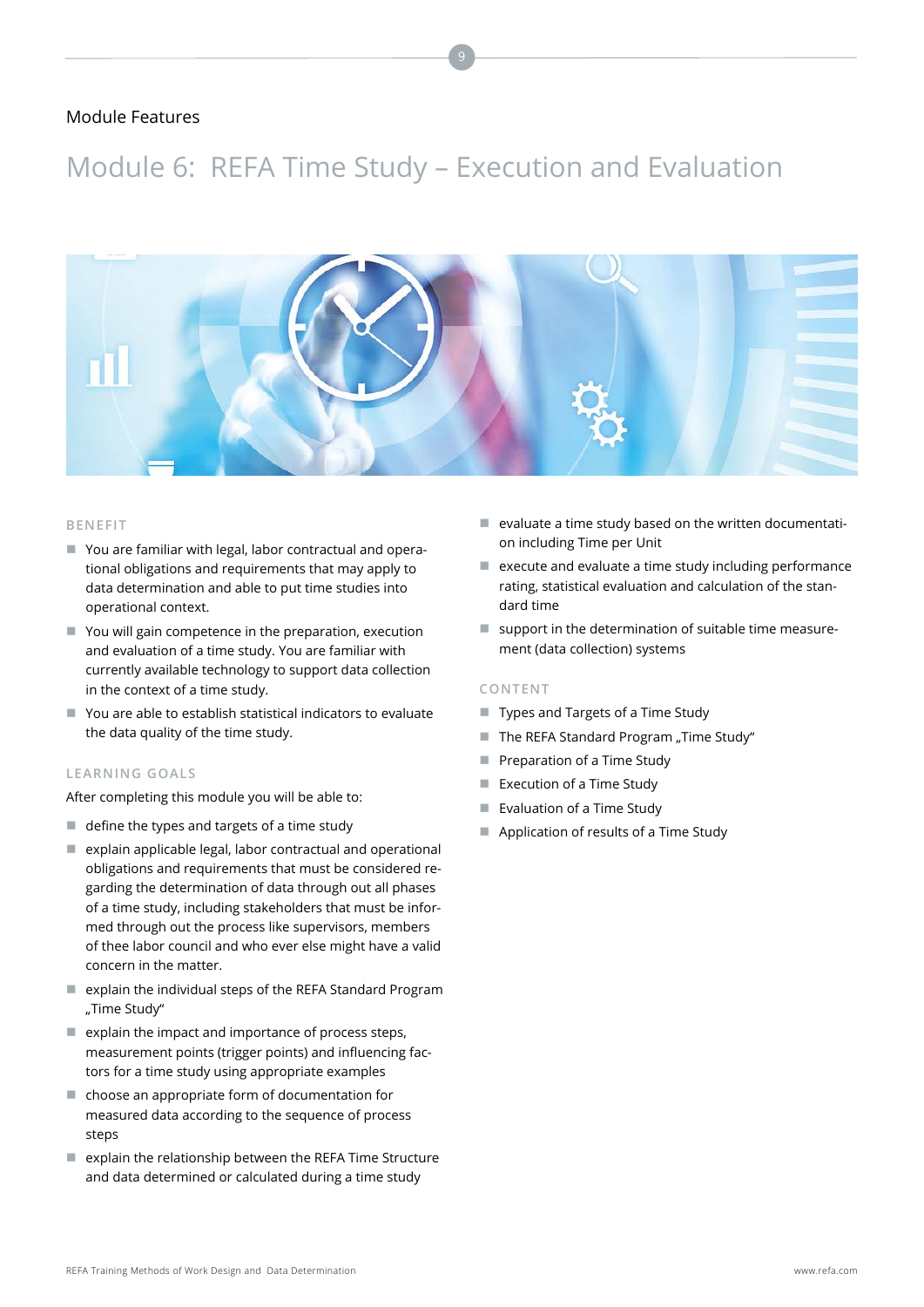## Module 7: Setup Time – Determination and Optimization

10



#### **BENEFIT**

■ You will acquire knowledge regarding setup times in the context of target times, equipment utilization and work efforts related to the preparation of work systems. You will gain the methodological competence for the optimization and reduction of setup times and insight in the implications of an external setup organization, its staffing requirements and the need to view setup times from a different perspective than equipment related activities.

### **LEARNING GOALS**

After completing this module you will be able to:

- $\blacksquare$  testablish the operational importance of setup time reduction
- $\blacksquare$  indicate the possible methods for the determination of setup times
- $\blacksquare$  evaluate setup times
- $e$  explain why an optimized setup process must lead to a new standard.

- Targets of Setup Time Optimization, applicable methods, Planning and Structuring of Optimization Processes
- **EXECUTE Setup Time Optimization**
- **Exaluation of Optimization Processes, Assessment of** Setup Times, Avoidance and Optimization of Setup Times, Utilization of Hard and Software, Exercise: Evaluation of a Study for the Optimization of a Setup Process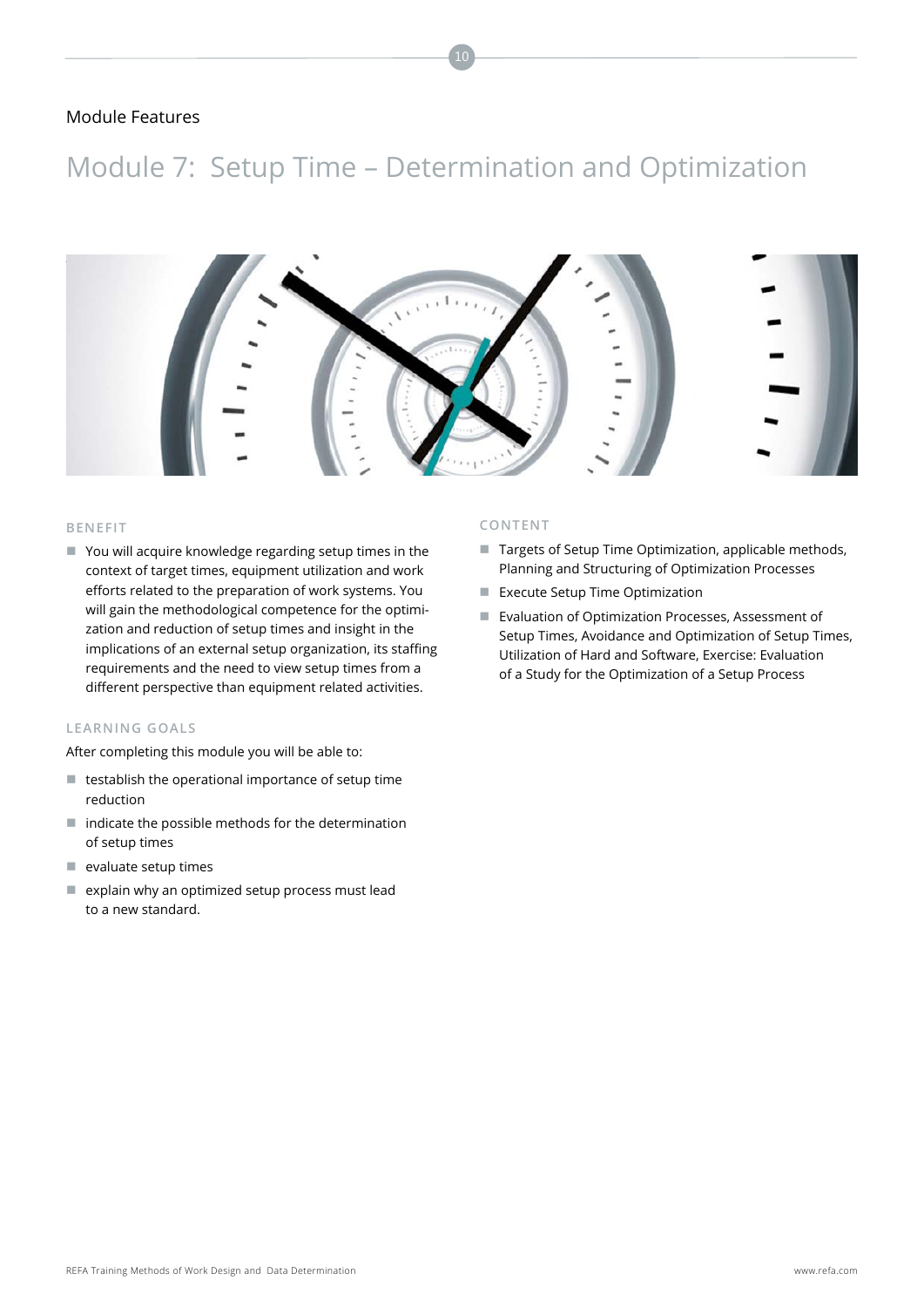## Module 8: Determination of Standard Data Elements



#### **BENEFIT**

- You will be able to understand the opportunities Standard Data Elements provide as a tool for planning, control and simulation, and gain competence in establishing Standard Data Elements efficiently and economically.
- $\blacksquare$  The module will explained various methods for collecting and processing data necessary for the establishment of Standard Data Elements.
- You will understand how the intended purpose or application of the Standard Data Elements influence and define the required data quality.

#### **LEARNING GOALS**

After completing this module you will be able to:

- $\blacksquare$  specify the advantages and fields of applications of Standard Data Elements
- $\blacksquare$  explain relevant influencing factors and provide appropriate examples
- define the preparatory steps for the establishment of Standard Data Elements and provide appropriate examples
- $\blacksquare$  explain the particular features of a time study required if used to determine Standard Data Elements
- execute time study for determination of Standard Data Elements independently assesses and
- develop a simple example to present an arithmetic deduction of the linear correlation between time and influencing factors based on a given set of data – provide a functional and graphical assessment of the results
- **P** present possible software solutions
- explain the REFA Standard Program Determination and Usage of learning content to provide a structuring and evaluation tool for standards data elements

- Targets of Standard Data Elements
- Types of Standard Data Elements
- Factors that Influence the Determination of Standard Data
- REFA Standard Program Determination of Standard Data Elements
- Standard Data Elements
- Determination Statistical Principles (Data, Regression, Certainty)
- Software Based Data Evaluation, Assessment of Results
- **Presenting of Standard Data Elements** (Functions, Graphics, Tables)
- **Preparation of Standard Data Elements**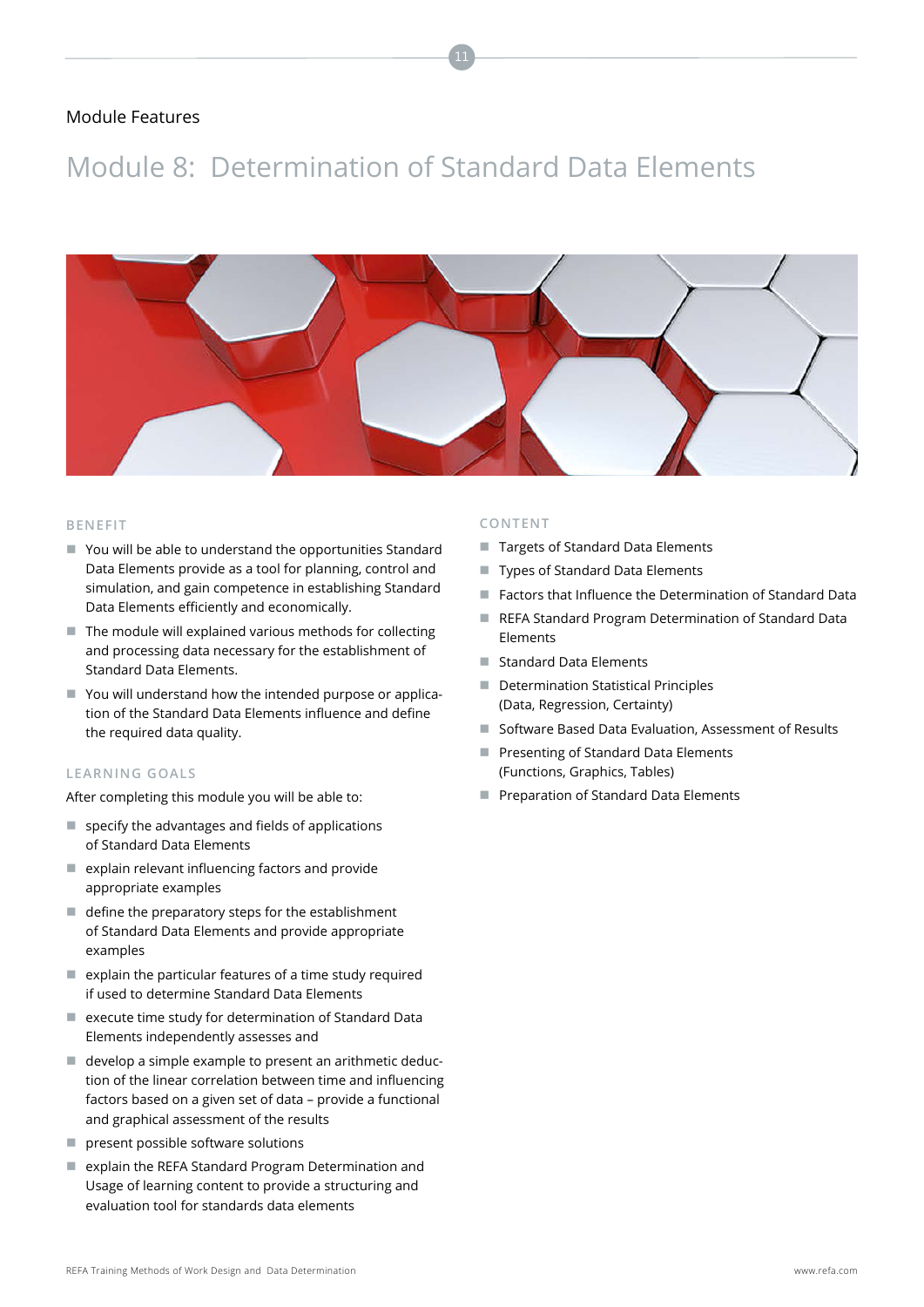## Module 9: Contingency Allowance Determination



12

#### **BENEFIT**

■ You will acquire the necessary knowledge to determine and apply contingency allowance times in order to identify unproductive time elements as a basis for process improvement as well as a basis for the negotiating of allowance time percentage with stakeholder such as labor unions.

### **LEARNING GOALS**

After completing this module you will be able to:

- identify order-dependent, order-independent and personal allowance times and distinguish them form time elements that must not be included in the allowance time calculation
- $\blacksquare$  organize and evaluate allowance time studies
- $\blacksquare$  analyze and evaluate the results of executed allowance time studies and identify opportunities for process improvement.

- Terms and correlations, observation time
- Execution of an allowance time study
- $\blacksquare$  Interpretation of results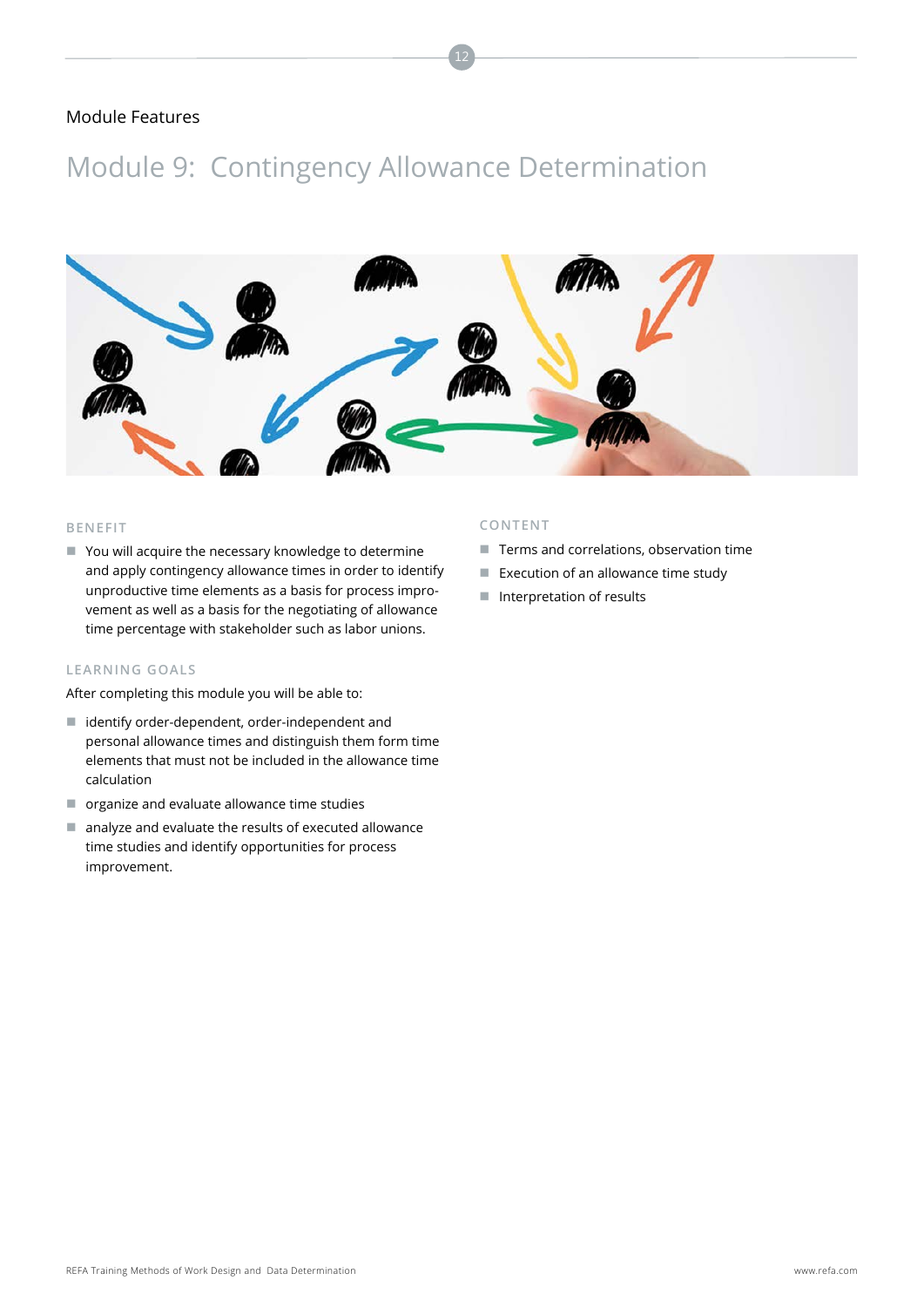## Module 10: Activity Sampling



13

#### **BENEFIT**

■ You will be able to identify opportunities for improvement in an effective manner and understand Activity Sampling as versatile tool.

### **LEARNING GOALS**

After completing this module you will be able to:

- to explain the principles of Activity Sampling
- utilize the REFA Standard Program Activity Sampling and facts)
- **P** prepare, coordinate and evaluate an Activity Sampling
- describe the opportunities and limits of applying Activity Sampling
- $\blacksquare$  recommend operational applications ability)

- Introduction, Principles of Activity Sampling (AS)
- REFA-Standard Programm AS
- Requirements and applications of Activity Sampling
- Use of REFA Forms
- Analyst or operator driven observation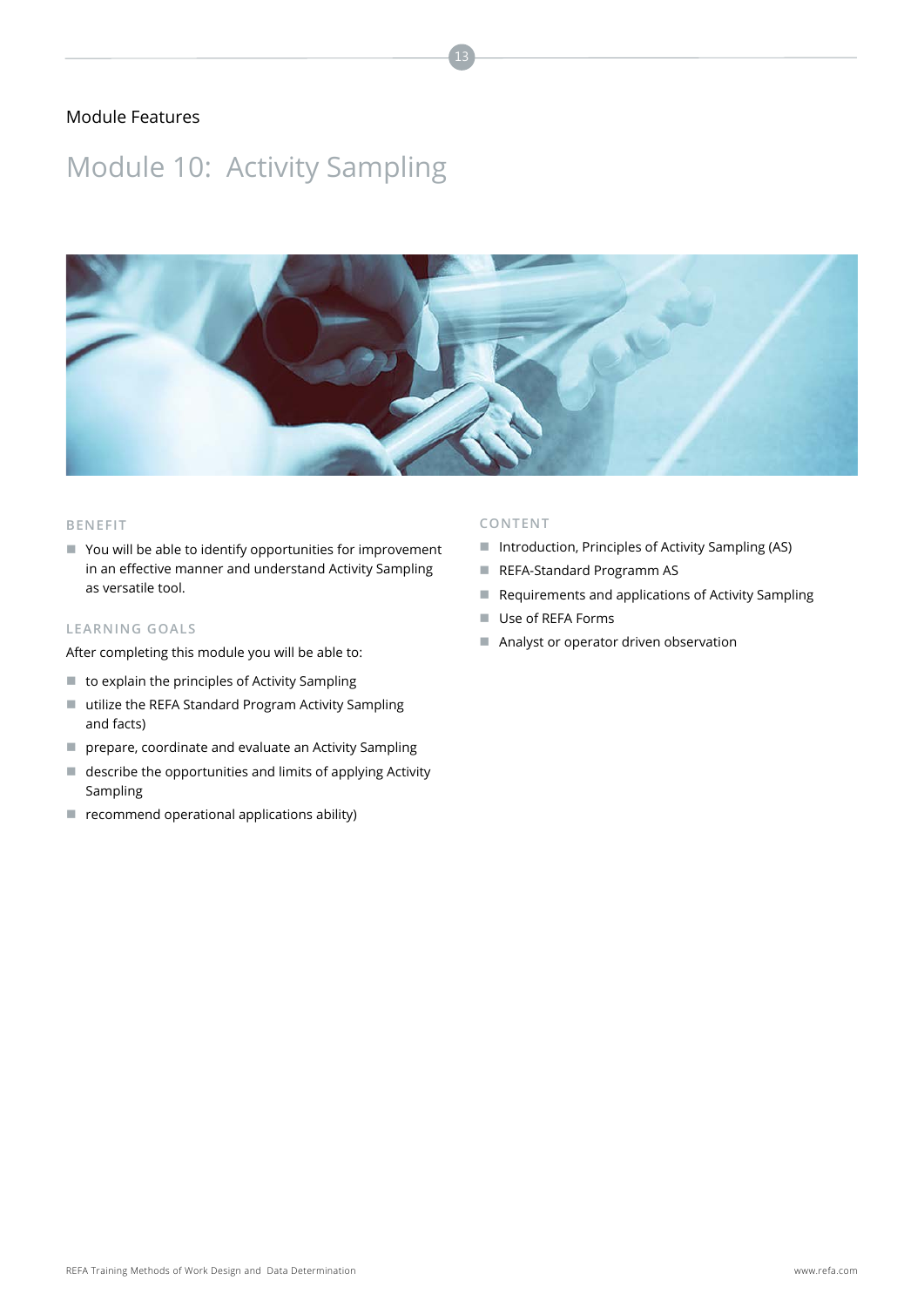## Module 11: Utilization of Work Data for Cost Calculation

14



#### **BENEFIT**

■ You can explain the importance of cost accounting for the company or operation and will acquire the necessary special knowledge to carry out cost calculations based on work data.

#### **LEARNING GOALS**

After completing this module you will be able to:

- $\blacksquare$  explain the fields of application of cost accounting
- define the concept of cost
- $\blacksquare$  explain the relationship between work data and cost using examples
- describe the terms cost types, cost center and cost object using examples
- $\blacksquare$  explain important distinctions between direct and indirect costs, fixed, variable and semi-variable (mixed) costs as well as explain their relationship to work data using examples
- describe the purpose of the Operations Accounting Form (BAB)
- calculate indirect cost surcharges
- $\blacksquare$  explain the difference between quantity unit related cost object and time related cost object accounting
- implement a multi-level surcharge calculation based on the available work data
- $\blacksquare$  critically evaluate the calculated results and identify possible opportunities for cost savings
- $\blacksquare$  perform a simple cost comparison based on the available work data
- $\blacksquare$  critically evaluate the obtained information.

- $\blacksquare$  tasks of cost accounting
- $\blacksquare$  definition of cost terms, establish the link that connects them to work data
- cost types, centers and objects
- direct and indirect costs; fixed, variable and mixed (semi-variable) costs
- structure and tasks of the BAB
- indirect cost surcharges
- quantity unit and time related cost object accounting
- multi-level surcharge calculation
- cost comparison analysis
- critical evaluation and cost savings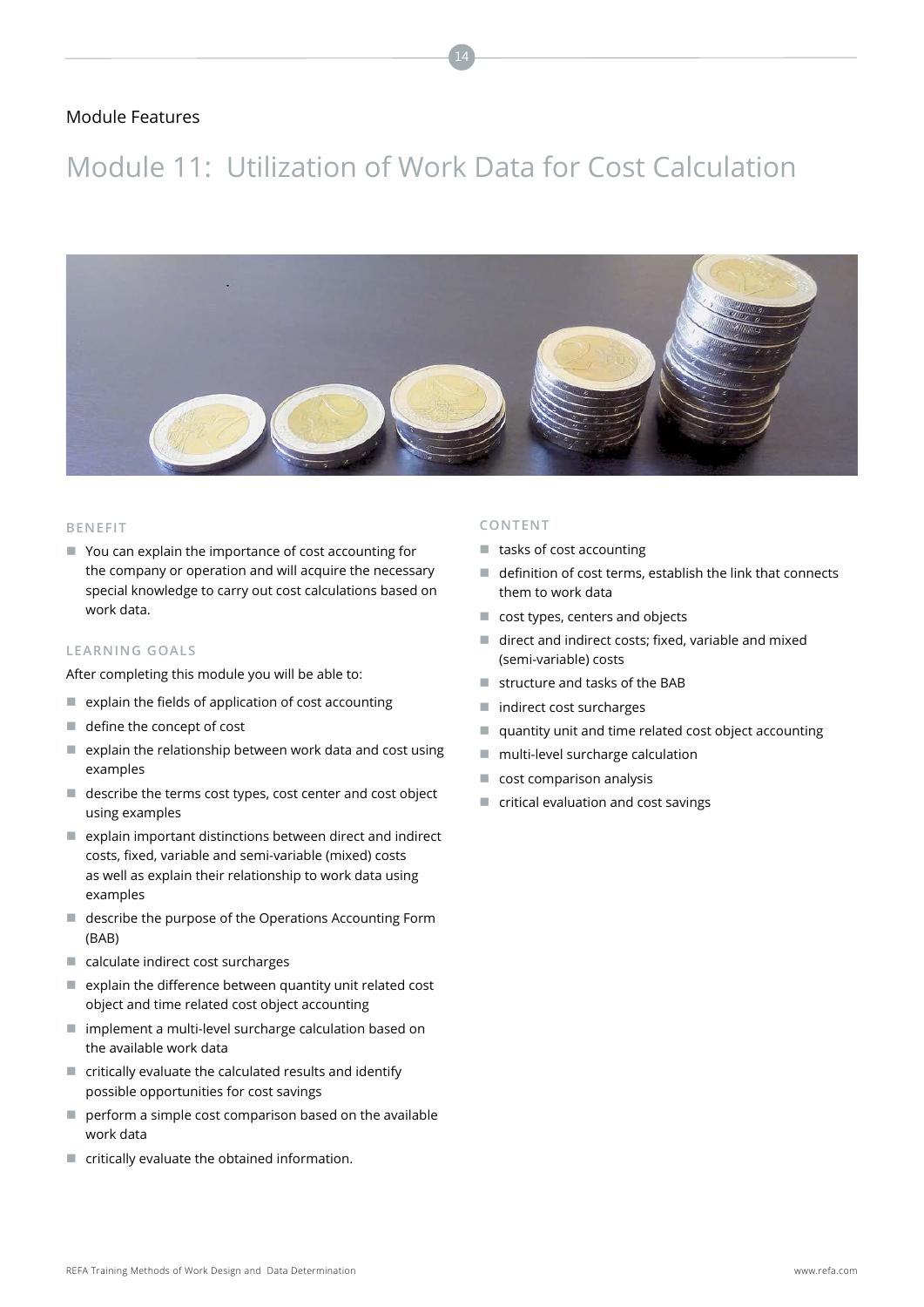## REFA further education & training – à la carte and tailor-made



15

REFA seminars have the same standard worldwide. The actual way of implementation depends on where and for whom the training takes place as well as on the local social and economic conditions.

Our offer to carry out in-house training measures has proven to be particulaly successful for international companies. We come to you wherever you are located. Seminar contents and – schedule are adapted to your requirements. To complement our standard seminars, we also develop tailor-made training or seminar modules which are exclusively adapted to your needs.